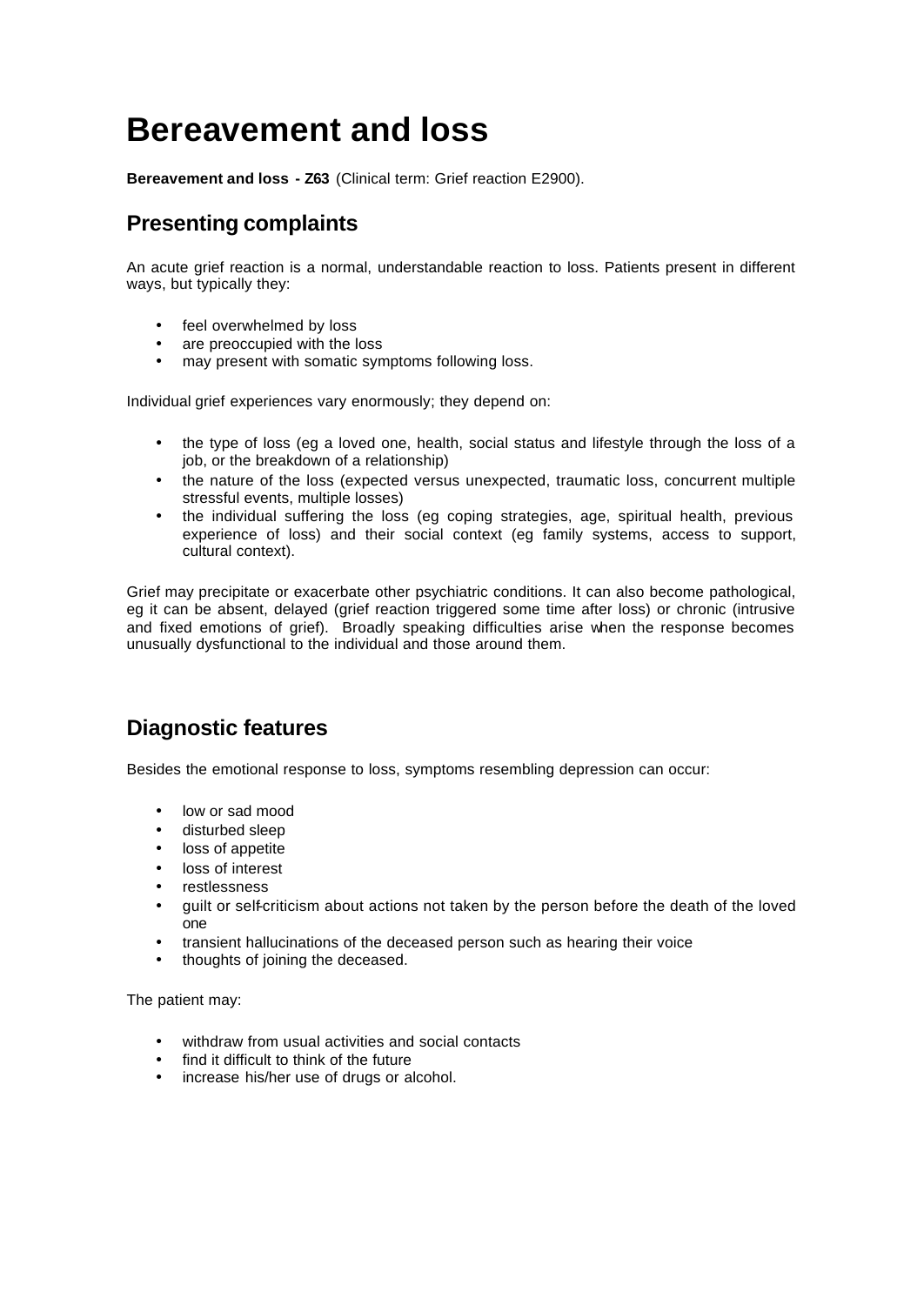Patient presentation can be obvious, but it can also be hidden. Adverse reactions to loss may only be revealed after careful questioning. It may be possible to identify certain individuals who are at particular risk (eg social isolation, history of mental illness, previous unresolved grief). Assessing the impact of the loss and the coping strategies available is important in guiding management. Taking time, perhaps over a couple of appointments, may be necessary.

### **Differential diagnosis**

- **Depression F32# Knowing when to use the medical model for depression can be** difficult and it is important not to medicalize the problem. That said, disabling depressive symptoms that become protracted (about 4-6 months) or severe (eg retardation, overwhelming guilt, hopelessness, suicidal ideation) may be helped by treatment for depression.
- Generalized anxiety F41.1
- Sleep problems F51.

### **Essential information for patient and family**

- Everybody grieves differently.
- Important losses are often followed by intense sadness, crying, anger, disbelief, anxiety, guilt or irritability.
- Bereavement typically includes preoccupation with the deceased (including hearing or seeing the person).
- A desire to discuss the loss is normal and beneficial.
- Inform patients, especially those at greater risk of developing an abnormal grief reaction, of local agencies, which offer bereavement counselling and aim to help guide people through their normal grief (ref 30).

#### **References**

**30** Raphael B. Preventive intervention with the recently bereaved. Arch Gen Psychiatry 1997, 34: 1450-1454. (BIII) This work demonstrates that 'high-risk' bereaved people who receive counselling have fewer symptoms of lasting anxiety and tension than those who do not.

# **General management and advice to patient and family**

(ref 31)

- If a loss can be predicted, lead the patient and their family through the challenges facing them with appropriately paced and guided discussion, shared understanding based on the patient's world view and optimal physical care.
- Enable the bereaved person to talk about the deceased and the circumstances of the death. This can provide them with a useful narrative about their loss which will help them in the future.
- Answer questions to enable the bereaved to understand what happened at the time of death.
- Encourage free expression of feelings about the loss (including feelings of sadness, guilt or anger). In bereavement, be prepared to hear and acknowledge any expressions of anger directed at health professionals, including yourself. Sensitive management of this anger can be crucial.
- Offer reassurance that recovery will take time (grief has to run its course). Some reduction in burdens (eg work or social commitments) may be necessary.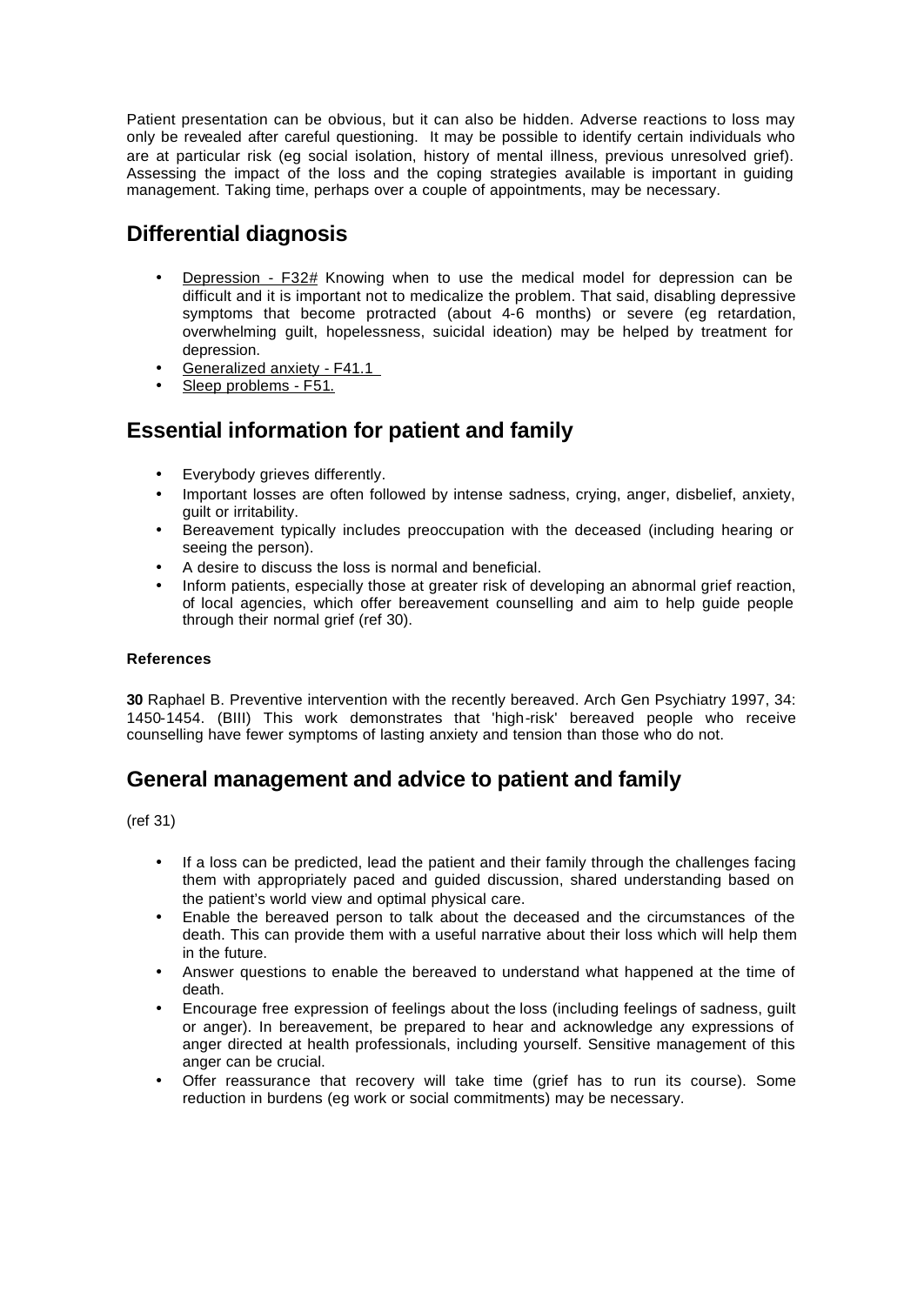- Explain that intense grieving will fade slowly and that reminders of the loss may continue to provoke feelings of loss and sadness.
- Social structures (eg families) are vulnerable at times of bereavement. Group coping strategies can increase or decrease subsequent individual morbidity and group functioning.
- Take into account the cultural context of the loss.
- Listening and giving a sense of 'being there' for the patient may be all that is needed.

There is no 'catch-all' advice for the patient and family but the following might be helpful:

- Do cry if the need is there and don't be surprised if you cry more than normal, even if it is in unusual places.
- Do accept help from others but don't let people pressure you to do things that don't feel right or before you are ready.
- Don't feel guilty if you do not always feel upset. There will be many occasions when you need to carry on with everyday things.
- Do remember that children and young people need to grieve as well. Let the teachers and school know.
- Do remember that people react to grief in different ways; within a family this can be difficult.
- Do take care of yourself and try to eat sensibly and rest.
- Do try and keep life as normal as possible, with some sort of routine. Do, if you can, avoid any major changes in the first year, such as moving house.
- Do take things a day at a time when you are feeling low, but be ready, as time passes, to try new things and meet people.

#### **References**

**31** Kato PM, Mann T. A synthesis of psychological interventions for the bereaved. Clin Psychol Rev 1999, 19(3): 275-296. (C1) Fourteen studies were analysed. A slight improvement is seen for individual therapies.

### **Medication**

Avoid medication if possible. If the grief reaction becomes abnormal, see Depression - F32# for advice on the use of antidepressants.

Disturbed sleep is to be expected. If severe insomnia occurs, short-term use of hypnotic drugs may be helpful but use should be limited to 2 weeks.

# **Referral**

If the patient is failing to respond to the measures outlined above, or symptoms are severe and persistent, or patients are particularly at risk, then more formal grief counselling may help and can be arranged via:

- practice counsellor
- Cruse Bereavement Care (adult bereaved)
- Compassionate Friends (for those bereaved through the loss of a child)
- hospice bereavement services (for those bereaved of hospice patients)
- Relate (for those who are suffering through the loss of a relationship).